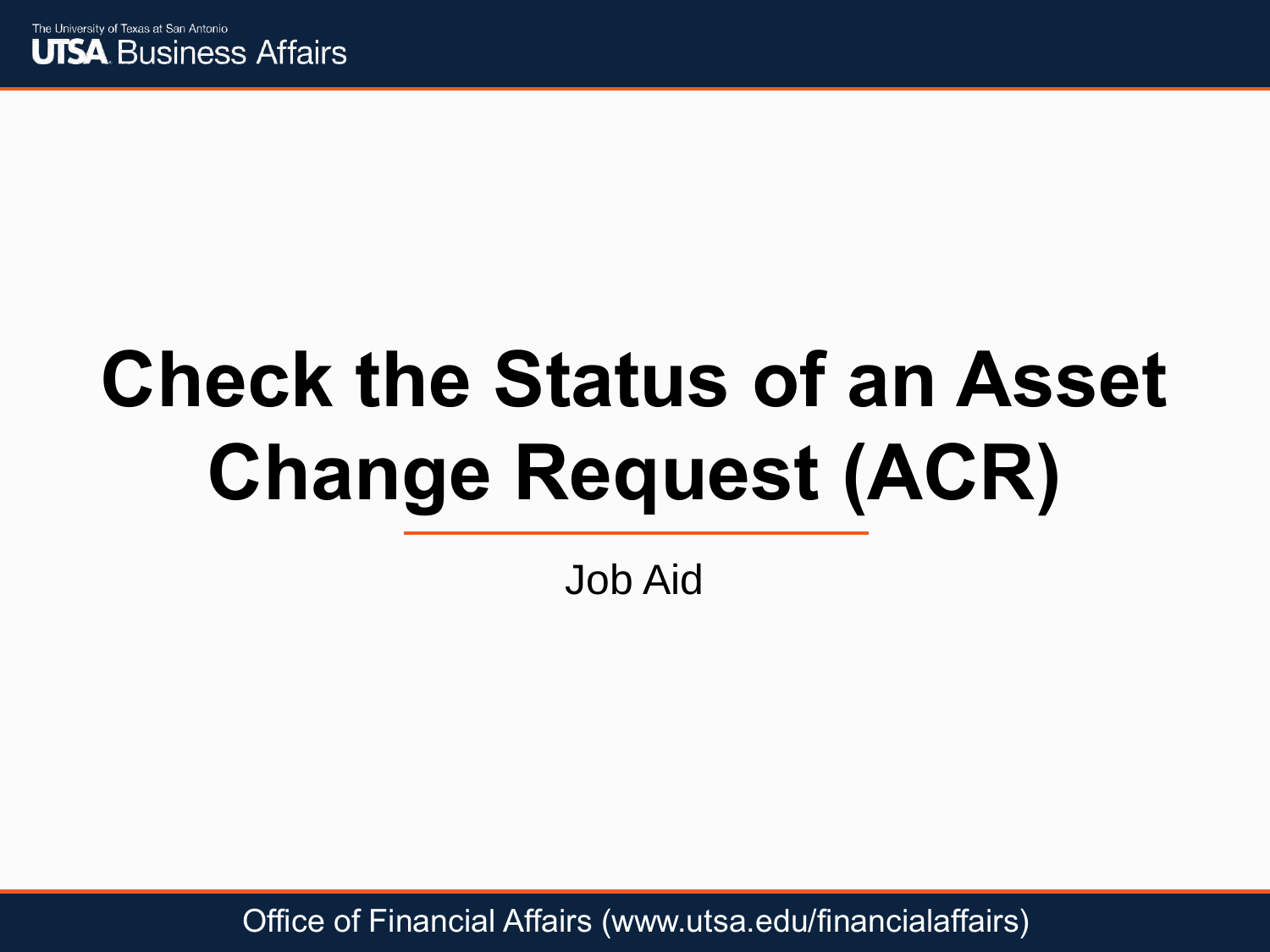Select the **Asset Mgmt & Cap. Expenditures (AM) Module** to access the "Asset UT Customizations" tile.

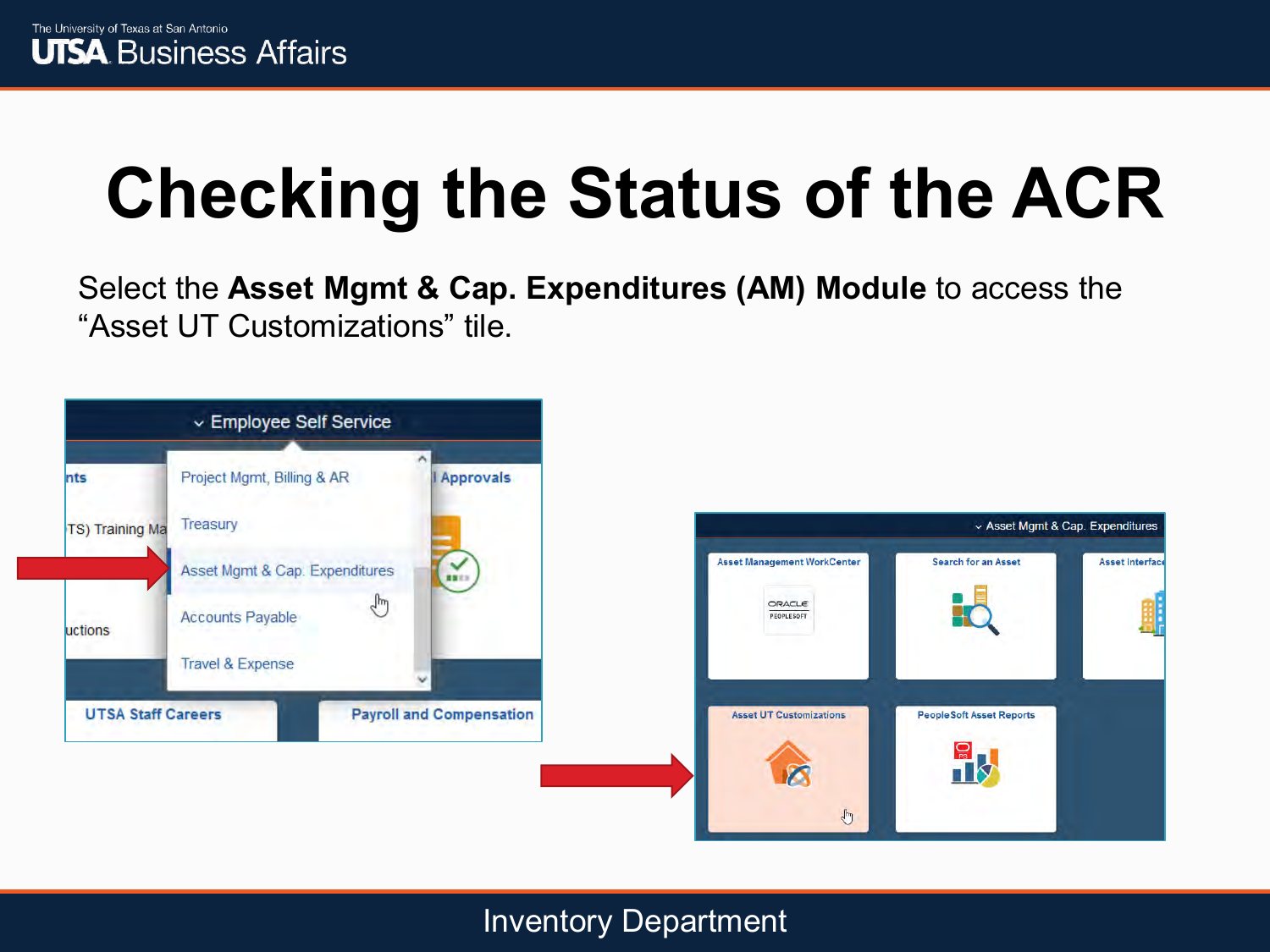After submitting an ACR, you may check the status of your pending request.

Navigate to the **Asset Change Request**  screen.

- Select the "Find an Existing Value" tab
- Enter the Business Unit: **UTSA1**
- Click "Search"

|                                    |                                   |                                     |                                                                |              | <b>Asset U</b> |
|------------------------------------|-----------------------------------|-------------------------------------|----------------------------------------------------------------|--------------|----------------|
|                                    |                                   |                                     |                                                                |              |                |
| <b>Asset Change Request</b>        |                                   |                                     |                                                                |              |                |
| Enter any information you be       |                                   |                                     | and click Search. Leave fields blank for a list of all values. |              |                |
|                                    |                                   |                                     |                                                                |              |                |
| <b>Find an Existing Value</b>      |                                   | Add a New Value                     |                                                                |              |                |
| <b>Example Search Criteria</b>     |                                   |                                     |                                                                |              |                |
|                                    |                                   |                                     |                                                                |              |                |
| Transaction ID begins with $\sim$  |                                   |                                     |                                                                |              |                |
|                                    | Business Unit begins with v UTSA1 |                                     | Q                                                              |              |                |
| Asset Identification begins with ↓ |                                   |                                     | Q                                                              |              |                |
|                                    | Tag Number begins with $\vee$     |                                     | Q                                                              |              |                |
| Approval Status $=$                | $\checkmark$                      |                                     |                                                                | $\checkmark$ |                |
|                                    | Department begins with $\vee$     |                                     | Q                                                              |              |                |
| Activity Type $=$                  | $\checkmark$                      |                                     |                                                                | v            |                |
|                                    |                                   |                                     |                                                                |              |                |
|                                    |                                   |                                     |                                                                |              |                |
| Search                             | Clear                             | Basic Search & Save Search Criteria |                                                                |              |                |
|                                    |                                   |                                     |                                                                |              |                |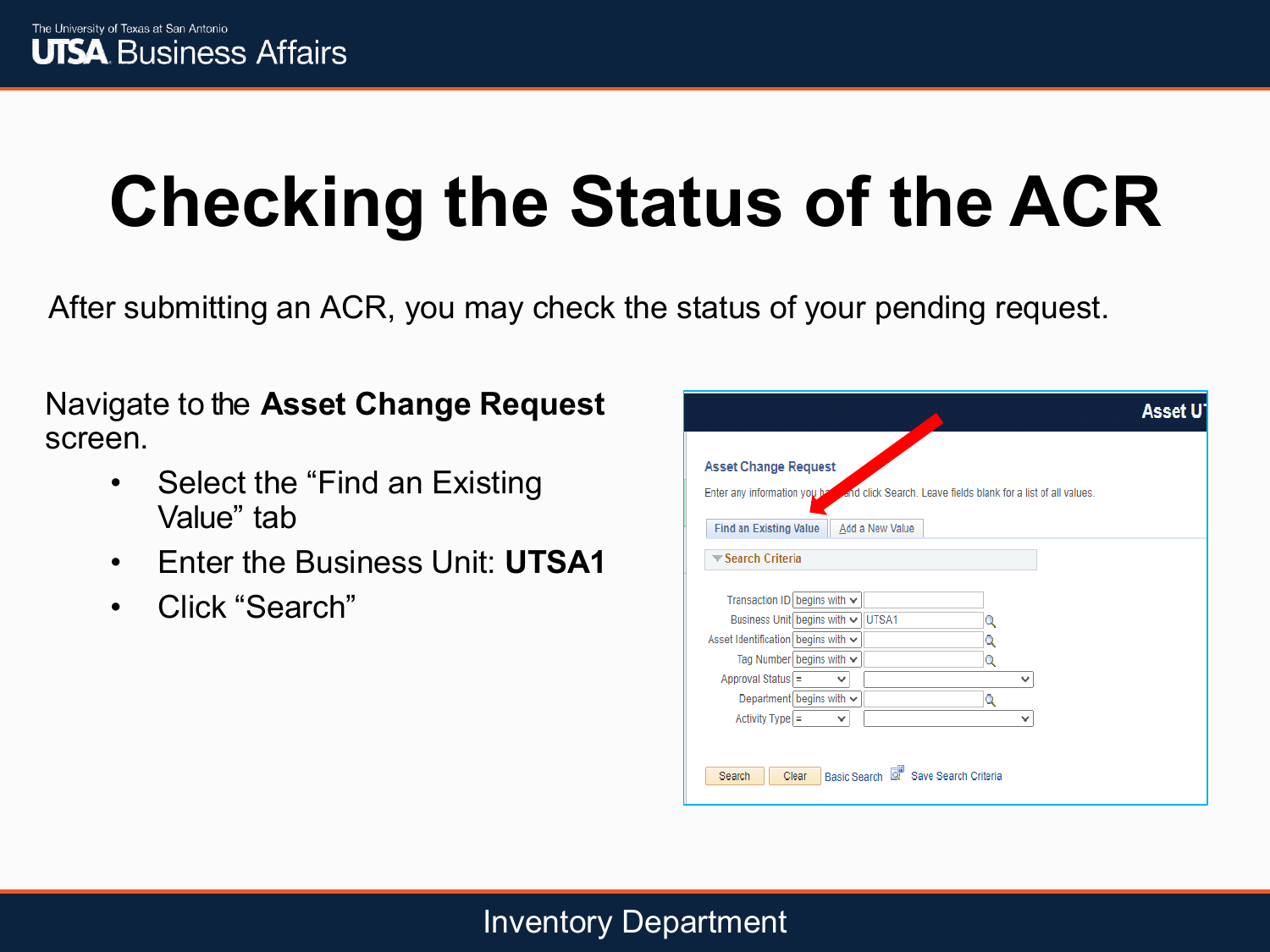To locate an existing value, you can check the status of a pending transfer.

- Enter the your "Department" ID
- Click "Search"

| <b>Asset Change Request</b>                                                                   |  |  |  |  |  |  |  |
|-----------------------------------------------------------------------------------------------|--|--|--|--|--|--|--|
| Enter any information you have and click Search. Leave fields blank for a list of all values. |  |  |  |  |  |  |  |
| Add a New Value<br><b>Find an Existing Value</b>                                              |  |  |  |  |  |  |  |
| <b>Search Criteria</b>                                                                        |  |  |  |  |  |  |  |
| Transaction ID begins with                                                                    |  |  |  |  |  |  |  |
| Business Unit begins with<br>UTSA1<br>$\checkmark$<br>Q                                       |  |  |  |  |  |  |  |
| Asset Identification   begins with<br>Q<br>$\checkmark$                                       |  |  |  |  |  |  |  |
| Tag Number begins with<br>Q<br>$\checkmark$<br>Approval Status =<br>$\checkmark$              |  |  |  |  |  |  |  |
| <b>BFA005</b><br>Department begins with<br>$\checkmark$                                       |  |  |  |  |  |  |  |
| $\text{Activity Type}$ =<br>$\checkmark$                                                      |  |  |  |  |  |  |  |
|                                                                                               |  |  |  |  |  |  |  |
| <b>Basic Search</b><br>Save Search Criteria<br>Search<br>Clear                                |  |  |  |  |  |  |  |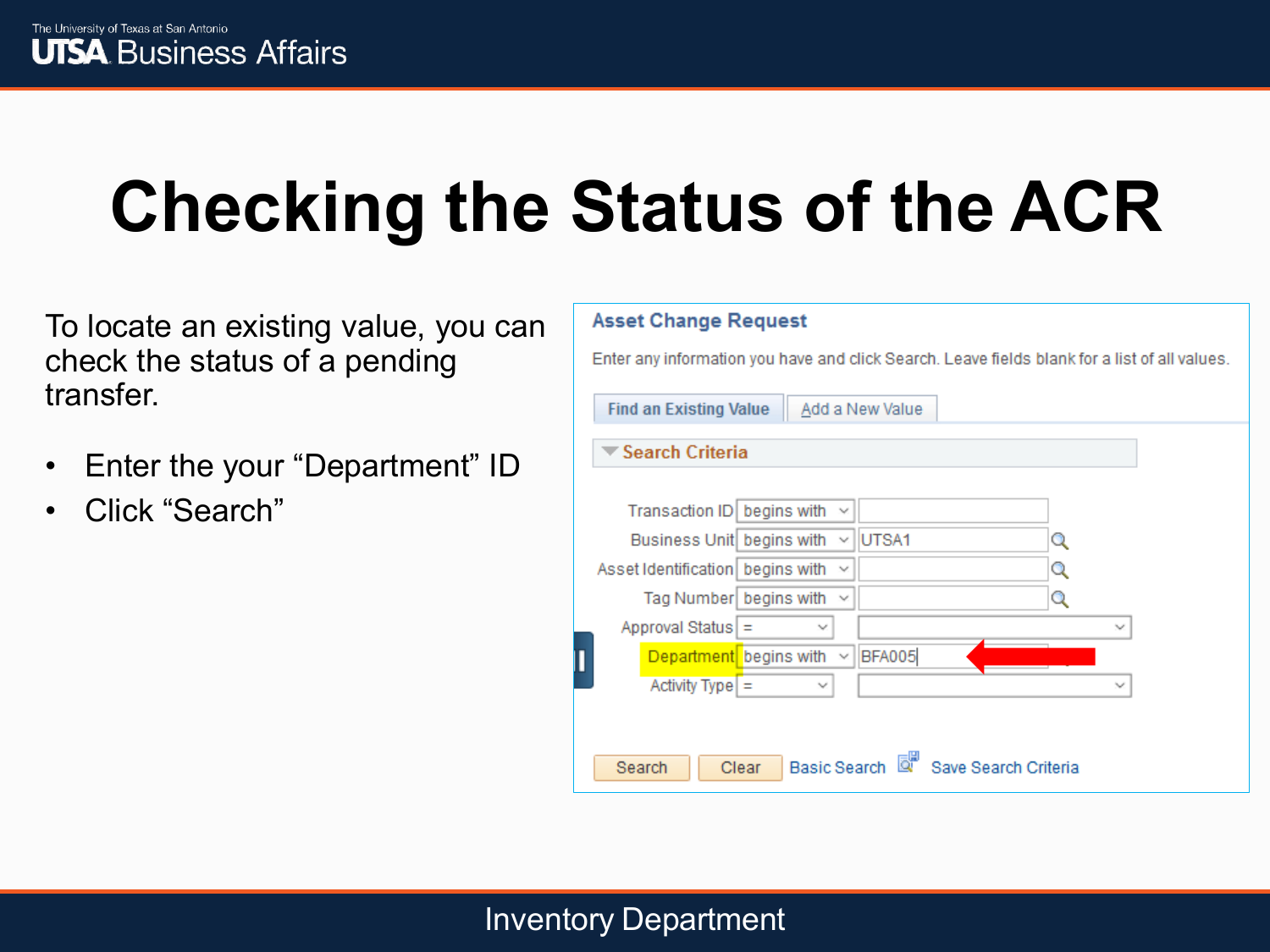If status is "In Process," click the link to view more details.

| <b>Search Results</b>                     |  |                                                                                                       |        |            |               |                 |
|-------------------------------------------|--|-------------------------------------------------------------------------------------------------------|--------|------------|---------------|-----------------|
| View All<br>First<br>Last<br>$1-3$ of $3$ |  |                                                                                                       |        |            |               |                 |
|                                           |  | Transaction ID Business Unit Asset Identification Tag Number Approval Status Department Activity Type |        |            |               |                 |
| 0000000052 UTSA1                          |  | 000000004275                                                                                          | 170859 | Complete   | <b>BFA005</b> | <b>Transfer</b> |
| 0000000382 UTSA1                          |  | 154004-1                                                                                              | 154004 | Complete.  | <b>BFA005</b> | <b>Surplus</b>  |
| 0000003862 UTSA1                          |  | 136000-1                                                                                              | 136000 | In Process | <b>BFA005</b> | Surplus         |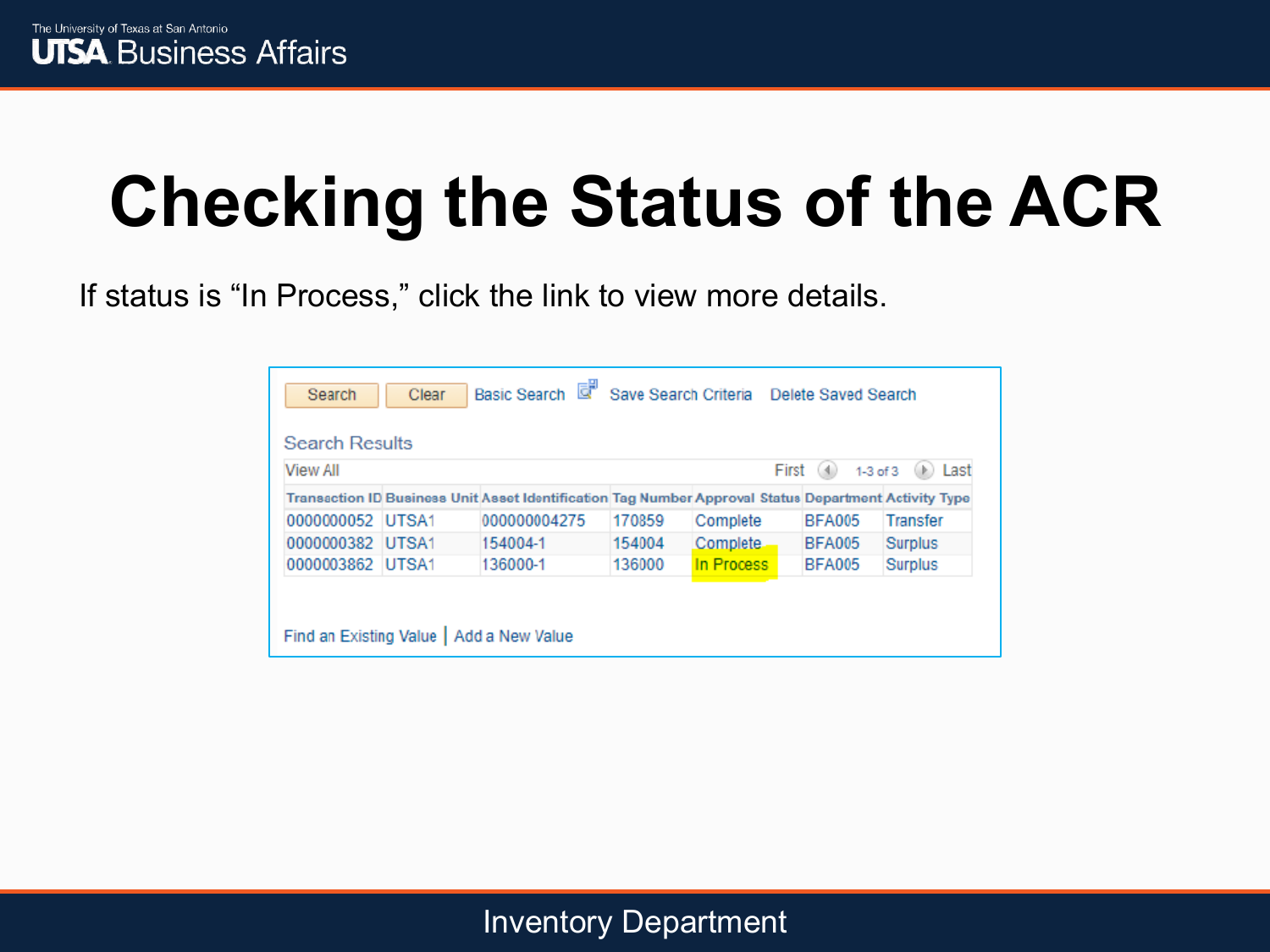| <b>Asset Details</b>                                                                                                                        |                                    |                 |                                   |
|---------------------------------------------------------------------------------------------------------------------------------------------|------------------------------------|-----------------|-----------------------------------|
| Transaction ID: 0000003862                                                                                                                  | <b>Approval Status: In Process</b> |                 |                                   |
| <b>Business Unit: UTSA1</b>                                                                                                                 | Principle Investigator:            |                 |                                   |
| Asset ID: 136000-1<br>GOLF CART: 2003 CLUB CAR CARRY                                                                                        | Asset Tag Number: 136000           |                 |                                   |
| <b>Financing Code</b><br>Location: SC1104                                                                                                   | Building                           | Sector          |                                   |
| Support Svcs Fclt C 1 104<br>Location Eff Date: 04/22/2020                                                                                  | SFC<br>Project ID:                 | 1.104           |                                   |
| Department: BFA005 INVENTORY                                                                                                                | Profile ID: 720CAP41               |                 |                                   |
| Current Custodian: 600 metals                                                                                                               | Serial ID: E0313-267096            |                 |                                   |
| Cust Eff Date: 08/08/2017                                                                                                                   | Acquisition Date: 06/10/2003       |                 |                                   |
| Asset Class: 720<br>Other Equipment: Forklift                                                                                               |                                    |                 |                                   |
| Requester: 6001<br><b>Contractions</b> of the contract of                                                                                   |                                    |                 |                                   |
| <b>Activity Type</b>                                                                                                                        |                                    |                 |                                   |
| <b>Asset Removal</b><br>Asset Transfer<br><b>Asset Return</b><br>Asset Transfer to Surplus                                                  |                                    |                 |                                   |
| <b>Asset Condition: Fair</b><br>Sanitization Date: 07/28/2021<br>Sanitization Method: Operational v<br>Date of Surplus: 07/28/2021          | Building                           | Sector          |                                   |
| CARSURPLUSA OTHER LOCATION<br>New Location: CASURPLUSA                                                                                      | CAR                                | <b>SURFLUSA</b> |                                   |
| Custodian Transfer Date: 07/28/2021                                                                                                         |                                    |                 |                                   |
| <b>CALIFORNIA, CALIFORNIA (1979)</b><br>New Custodian: 600 mount                                                                            |                                    |                 |                                   |
| SURPLUS SALES AND SERVICE<br>Surplus Department ID BFA016                                                                                   |                                    |                 |                                   |
|                                                                                                                                             |                                    |                 |                                   |
| <b>Commonts</b>                                                                                                                             |                                    |                 |                                   |
|                                                                                                                                             |                                    |                 | $\pi$                             |
|                                                                                                                                             |                                    |                 |                                   |
| <b>Asset Transfer Approval-UTSA1</b>                                                                                                        |                                    |                 |                                   |
| TRANSACTION_ID=0000003862, BUSINESS_UNIT=UTSA1, ASSET_ID=136000-1, TAG_NUMBER=136000:Pending<br>w                                           |                                    |                 |                                   |
| UT SA1-Asset Transfer                                                                                                                       |                                    |                 |                                   |
|                                                                                                                                             | Pending                            |                 | <b>Not Routed</b>                 |
|                                                                                                                                             | Multiple Approvers                 |                 | <b>Multiple Approvers</b>         |
| <b>Approved</b><br>Approved<br><b>AM-Fleet Management</b><br><b>Current Department Manager</b><br>09/01/21 - 7:55 AM<br>09/01/21 - 10:28 AM | Surplus Administrative Approve     |                 | <b>Surplus Property Approvers</b> |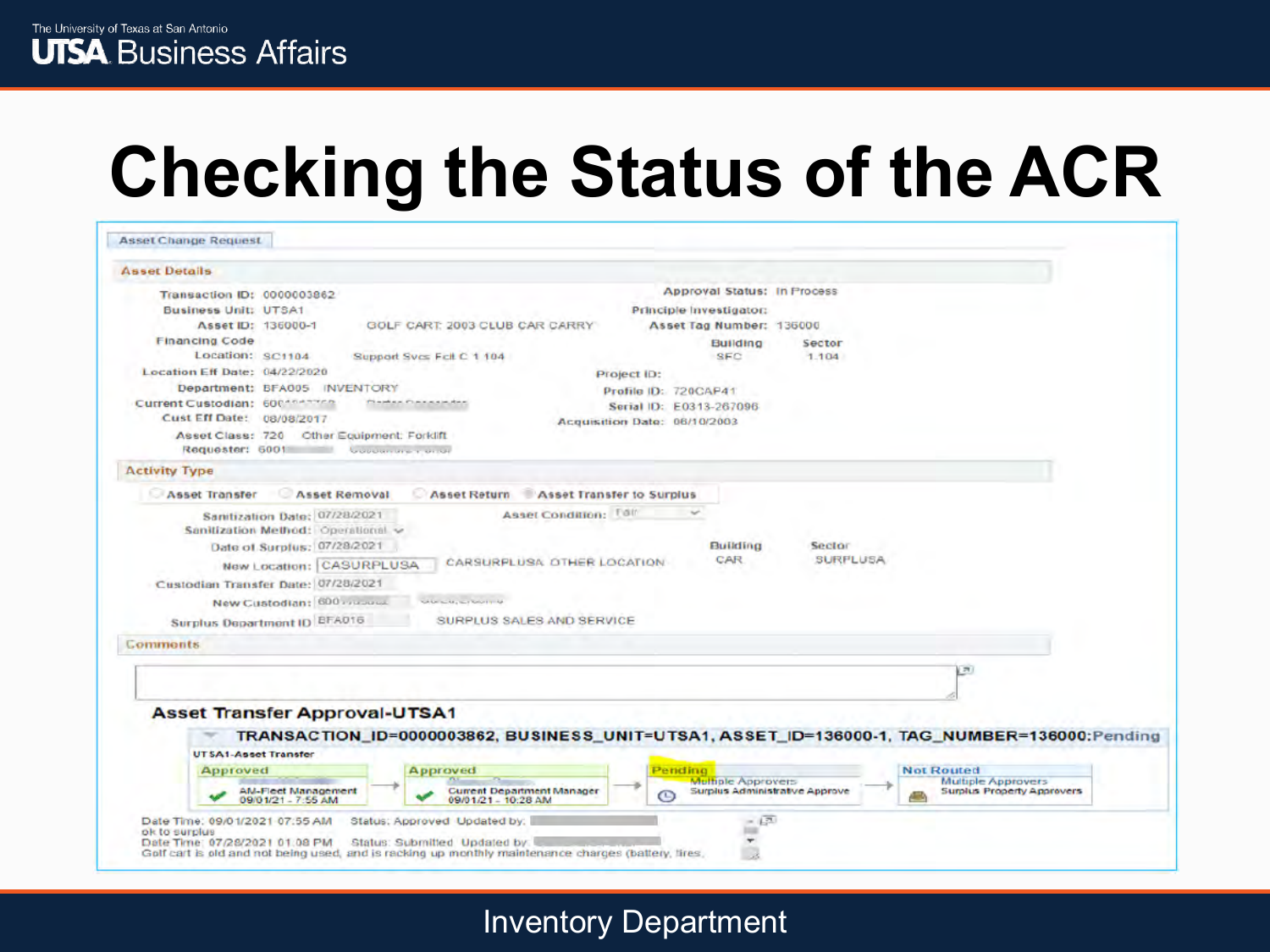### **Checking the Status After the ACR Is Approved**

When the status of the ACR shows approved, verify the update in the **AM module**.

To view the updated location, navigate to "Basic Add."

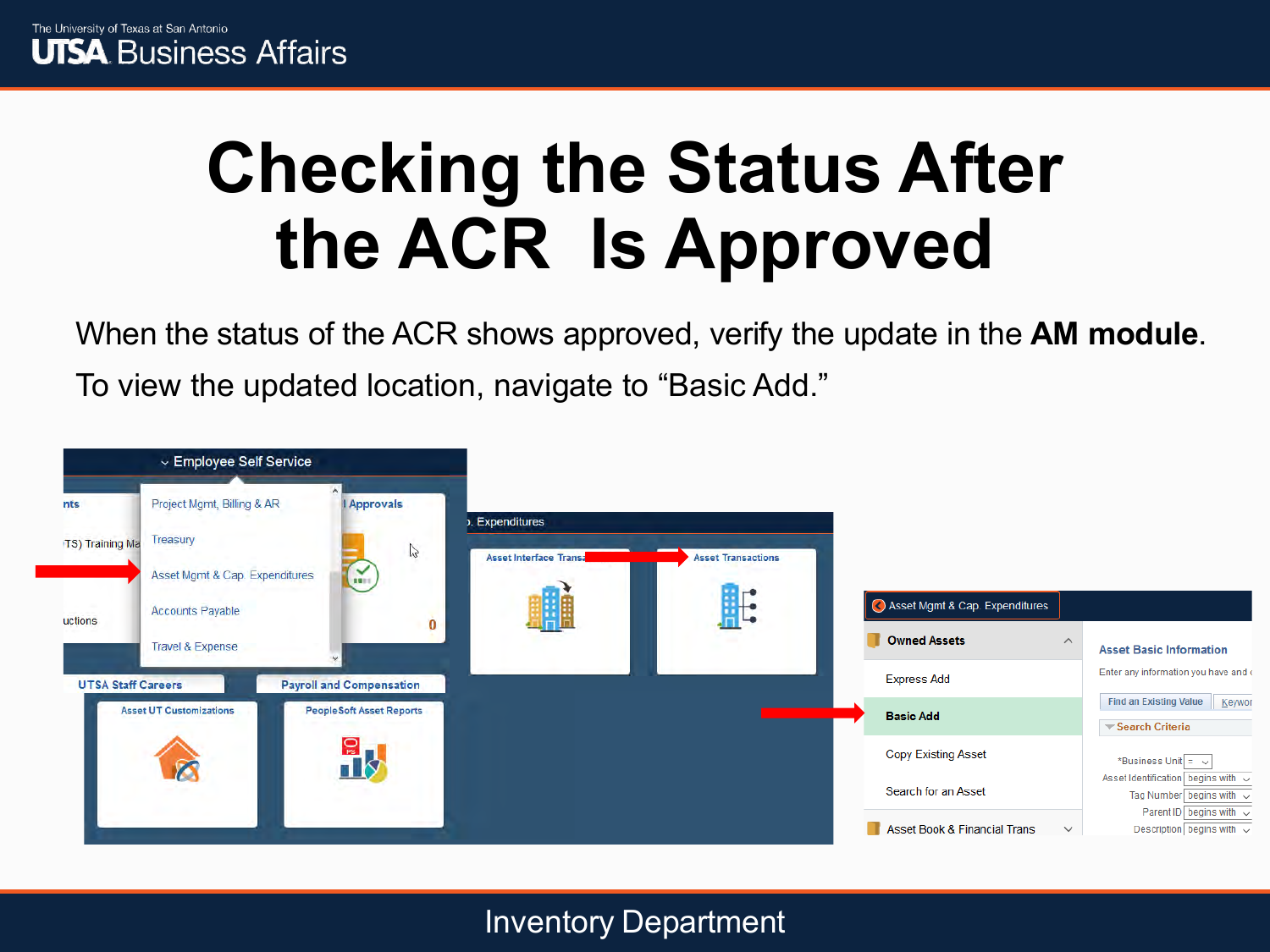

### **Checking the Status After the ACR Is Approved (cont'd)**

Select the "Location/Comments/Attributes" tab.

| <b>Asset Transactions</b>                                                                            |                                                        |                              |                               |                         |  |
|------------------------------------------------------------------------------------------------------|--------------------------------------------------------|------------------------------|-------------------------------|-------------------------|--|
| Operation/Maintenance<br>General Information                                                         | Asset Acquisition Deta                                 | Location/Comments/Attributes | Manufacture/License/Custodian | Asset Supplemental Data |  |
| Unit UTSA1                                                                                           | <b>LAPTOP CPU: LATITUDE +</b><br>Asset ID 000000011292 | ray 177099                   | In Service                    |                         |  |
| $\blacktriangledown$ Location                                                                        |                                                        |                              | Find   View All               | First 1 of 2 Last       |  |
| <b>Effective Date 09/22/2021</b><br>Location NP1002<br>Area ID<br>Address 1 UTSA<br>City San Antonio | 蔮<br>$\alpha$<br>North Paseo Bld 1.002<br>Q            | <b>Effective Sequence</b>    |                               | $+$ $-$                 |  |
| County Bexar                                                                                         |                                                        | <b>Jurisdiction</b>          |                               |                         |  |
| State TX                                                                                             | Texas                                                  | Sector 1.002                 |                               |                         |  |
| Country USA United States                                                                            |                                                        | <b>Postal 78249</b>          |                               |                         |  |
| <b>Geo Code</b><br><b>Document</b>                                                                   |                                                        |                              |                               |                         |  |
|                                                                                                      |                                                        | <b>Latitudo</b>              |                               |                         |  |